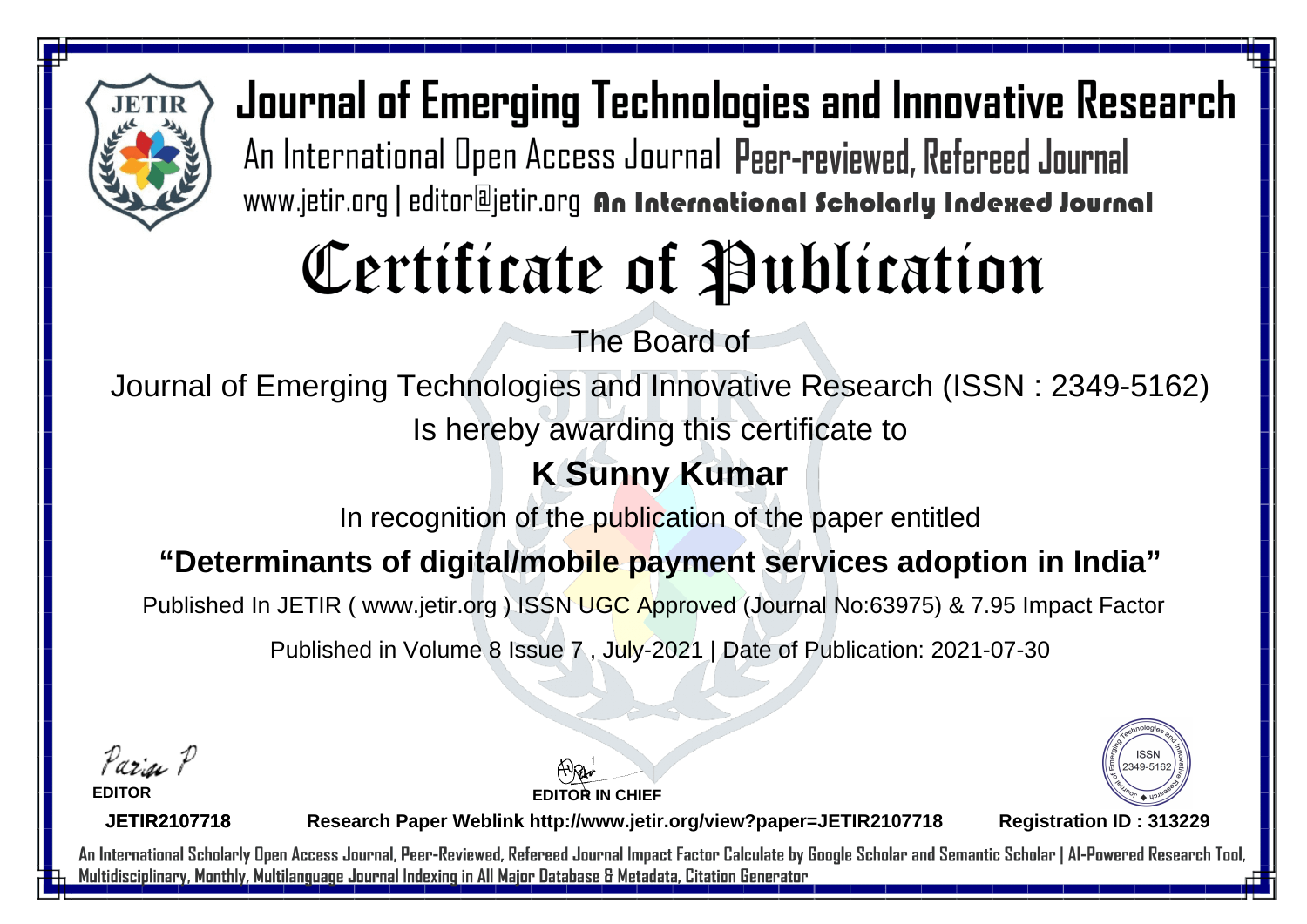

Journal of Emerging Technologies and Innovative Research An International Open Access Journal Peer-reviewed, Refereed Journal www.jetir.org | editor@jetir.org An International Scholarly Indexed Journal

# Certificate of Publication

The Board of

Journal of Emerging Technologies and Innovative Research (ISSN : 2349-5162)

Is hereby awarding this certificate to

## **Ishita Mehrotra**

In recognition of the publication of the paper entitled

#### **"Determinants of digital/mobile payment services adoption in India"**

Published In JETIR ( www.jetir.org ) ISSN UGC Approved (Journal No: 63975) & 7.95 Impact Factor

Published in Volume 8 Issue 7 , July-2021 | Date of Publication: 2021-07-30

Parin P

**EDITOR**

**EDITOR IN CHIEF**



**JETIR2107718**

**Research Paper Weblink http://www.jetir.org/view?paper=JETIR2107718 Registration ID : 313229**

An International Scholarly Open Access Journal, Peer-Reviewed, Refereed Journal Impact Factor Calculate by Google Scholar and Semantic Scholar | Al-Powered Research Tool, Multidisciplinary, Monthly, Multilanguage Journal Indexing in All Major Database & Metadata, Citation Generator